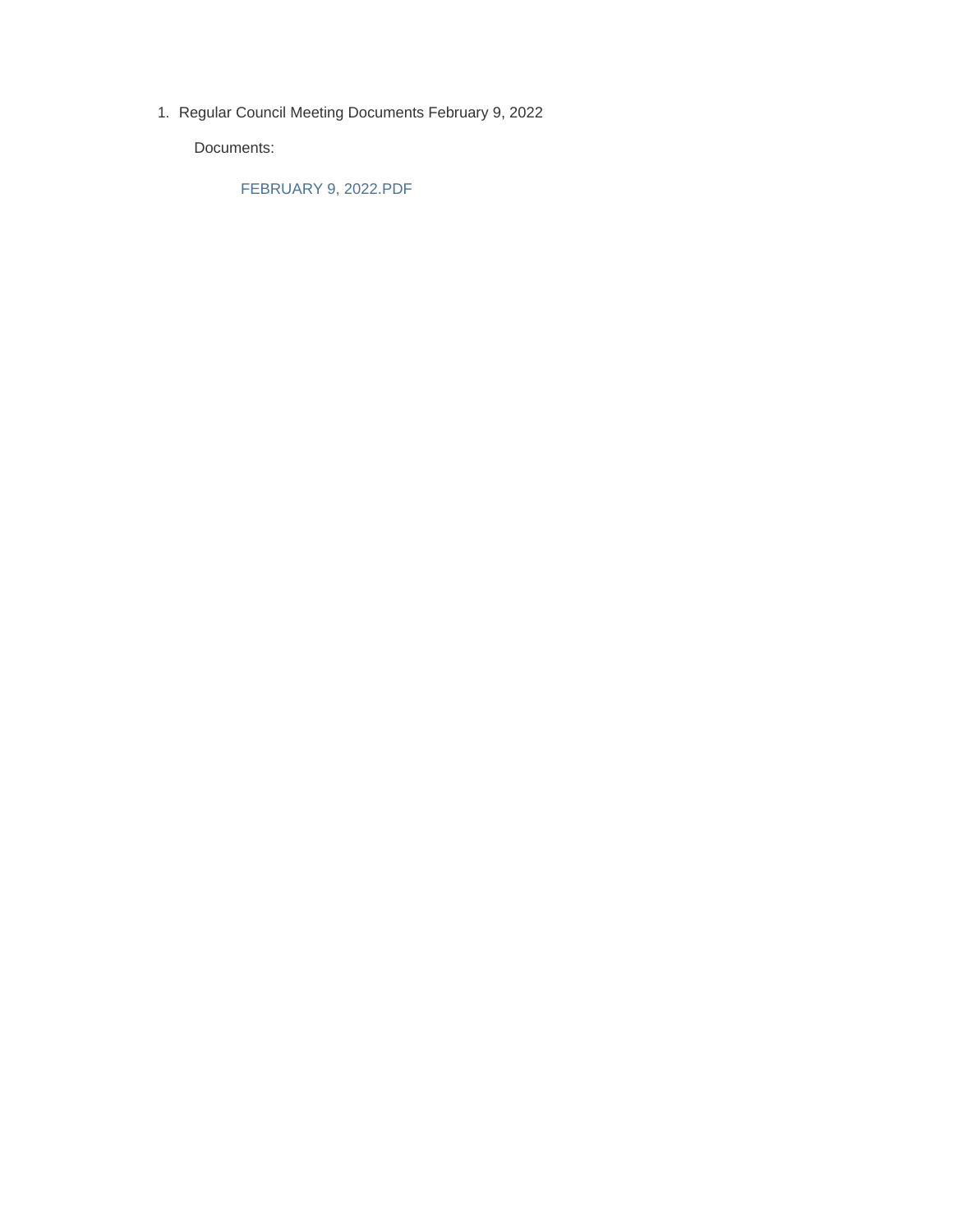## **AGENDA REGULAR MEETING February 9, 2022**

The following is the Agenda for the Regular Council Meeting of the Borough of Pompton Lakes Mayor and Council, a Municipal Corporation in the County of Passaic. The Meeting will begin at 7:30pm on February 9, 2022 in the Municipal Building. Consistent with the New Jersey Open Public Meetings Act, the Meeting will be opened for public comments. Public comments may be made at designated times during the meeting and may be submitted in writing to be read aloud during the meeting. Comments to be read at the meeting must be submitted at least 24 hours prior to the meeting by email or to the Clerk's office at 25 Lenox Avenue, Pompton Lakes, NJ and must be of a length that can reasonably be read within the time limit for public comment.

**1. CALL TO ORDER** – Mayor Michael Serra

# **PRAYER**

# **SALUTE TO FLAG**

**STATEMENT OF COMPLIANCE**: "In conformance with the Open Public Meetings Law, Public Law 1975, Chapter 231, adequate notice of this Meeting setting forth the time, date, place and purpose of this regular Meeting through notice posted on the Bulletin Board in the Municipal Building, mailed to all who had requested and paid for same, and published in the Suburban Trends.

**ROLL CALL:** Mayor Michael Serra

 Council President Jennifer Polidori Councilman William Baig Councilman Bobby Cruz Councilman Erik DeLine Councilwoman Maria Kent Councilman Ekamon Venin

## **Borough Officers:**

Mark J. Semeraro, Borough Attorney Kevin Boyle, Borough Administrator Elizabeth Brandsness, Municipal Clerk

# **MAYOR PRESENTATIONS AND UPDATES:**

**Police – Citizen Award –** Catherine Ryan

# **2. MEETING OPEN FOR PUBLIC COMMENTS:**

Motion to open the Meeting for Public Comments\_\_\_Second\_\_\_All in favor\_\_\_Nays\_\_\_ Motion to close the Meeting for Public Comments\_\_\_Second\_\_\_All in favor\_\_\_Nays\_\_\_

## **3. APPROVAL OF MINUTES:**

Motion to approve the following Minutes\_Second\_\_. All in favor\_\_\_, Nays\_\_\_.

 Regular Meeting Minutes January 26, 2022 Special Open Meeting Minutes January 26, 2022

#### **4**. **AUTHORIZED BILLS AND CLAIMS**: Motion to approve the following Bill Lists \_\_\_Second\_\_\_. All in favor\_\_\_Nays\_\_\_.

| <b>Current Fund</b>        |   |
|----------------------------|---|
|                            |   |
| Capital Fund               |   |
| <b>Recreation Trust</b>    |   |
| Unemployment               |   |
| Dog Trust Account          | S |
| <b>Other Trust Account</b> |   |
| Clerk's Account            |   |
| Open Space Trust           |   |

## **5. PRESENTATION OF PETITIONS:**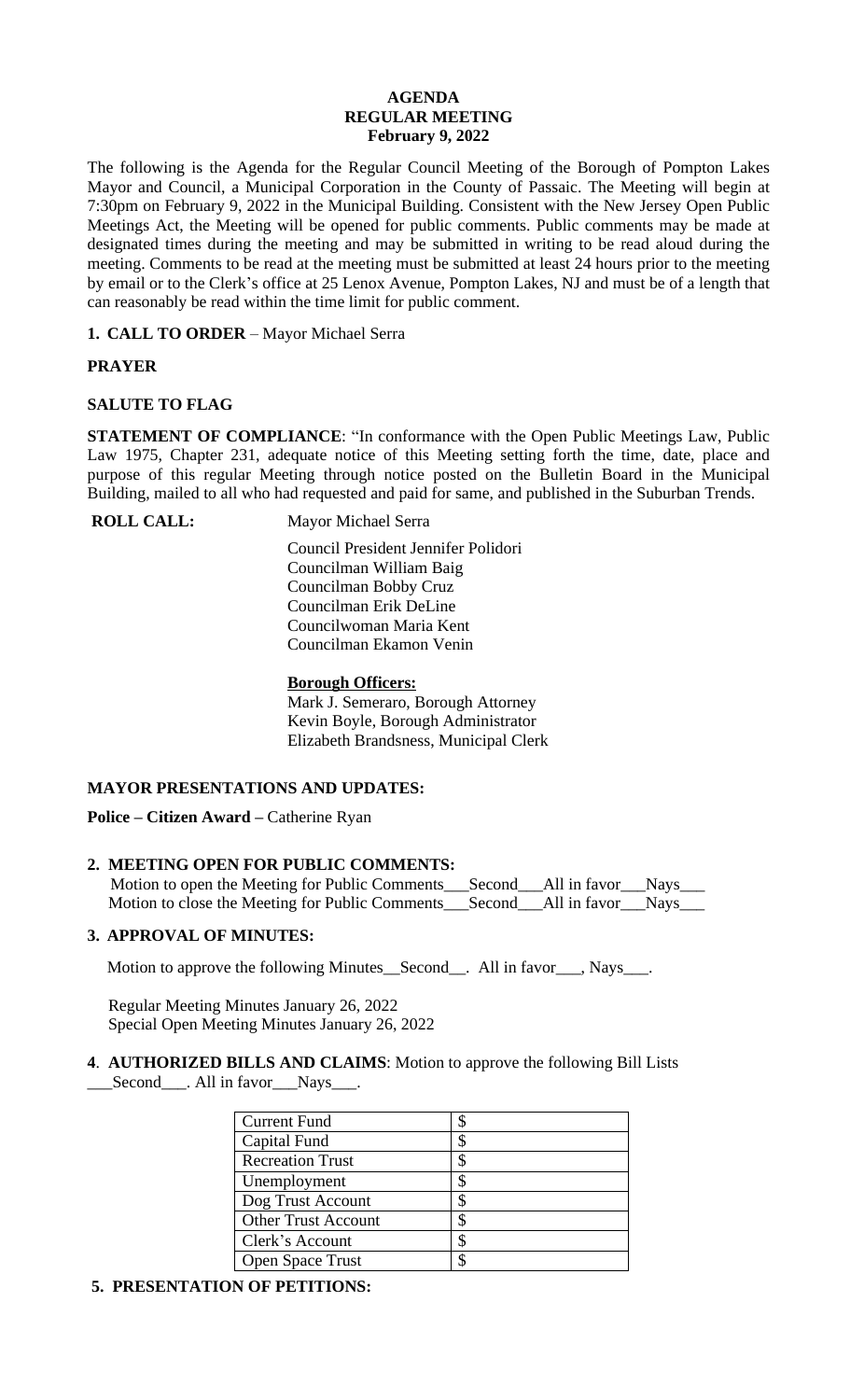#### **6. CONSENT AGENDA – RESOLUTIONS**:

*(Does Any Councilperson Require Any Consent Agenda Item To Be Pulled For Separate Actions?)*

**WHEREAS,** the Mayor and Council of the Borough of Pompton Lakes has reviewed the Consent Agenda consisting of various proposed Resolutions; and

**WHEREAS**, the Mayor and Council of the Borough of Pompton Lakes **(***does / does not***)** desire to remove Resolutions for individual action from that Agenda.

**NOW, THEREFORE, BE IT RESOLVED** that the following resolutions on the Consent Agenda are hereby approved:

- 1. Resolution 22-83 Promoting Hector Alcantara To Senior Public Safety Tele-Communicator Effective February 14, 2022
- 2. Resolution 22-84 Promoting Stephanie Hunt To Senior Public Safety Tele-Communicator Effective February 14, 2022
- 3. Resolution 22-85 Appointment Of Travis Segarra To The Position Of Laborer 1 With The Department Of Public Works
- 4. Resolution 22-86 Governor's Council On Alcoholism And Drug Abuse Fiscal Grant Cycle October 2020 – June 2025
- 5. Resolution 22-87 Promotion Of Anthony C. Pogue To The Position Of Laborer 1 With The Department Of Public Works
- 6. Resolution 22-88 Authorizing The Award Of The Bid For Tree Removal, Tree Trimming And Stump Grinding Service To Downes Tree Service And Almstead Tree and Shrub Care
- 7. Resolution 22-89 Authorizing The Approval Of Pay Estimate #3 To Your Way Construction In Connection With The Colfax Avenue Improvements Project In The Amount Of \$30,046.60
- 8. Resolution 22-90 Authorizing a Contract For The Acquisition Of Goods or Services Pursuant to NJSA 19:44A-20.4 And/Or NJSA 19:44A-20.5 With Andrew Brewer, Esq. Of Maraziti, Falcon, LLP To Serve As **(***Attorney To The Redevelopment Agency)*
- 9. Resolution 22-91 Authorizing a Contract For The Acquisition Of Goods or Services Pursuant to NJSA 19:44A-20.4 And/Or NJSA 19:44A-20.5 With Andrew Brewer, Esq Of Maraziti Falcon, LLP To Serve As **(***Attorney to the Zoning Board of Adjustments)*
- 10. Resolution 22-92 Authorizing a Contract For The Acquisition Of Goods or Services Pursuant to NJSA 19:44A-20.4 And/Or NJSA 19:44A-20.5 With Andrew Brewer Of Maraziti, Falcon, LLP To Serve As **(***Attorney to the Planning Board)*
- 11. Resolution 22-93 Authorizing a Contract For The Acquisition Of Goods or Services Pursuant to NJSA 19:44A-20.4 And/Or NJSA 19:44A-20.5 With Maser Consulting Inc./Colliers Engineering & Design To Serve As **(***Engineer To The Redevelopment Agency)*
- 12. Resolution 22-94 Authorizing a Contract For The Acquisition Of Goods or Services Pursuant to NJSA 19:44A-20.4 And/Or NJSA 19:44A-20.5 With Maser Consulting, Inc./Colliers Engineering & Design To Serve As **(***Engineer To The Zoning Board of Adjustments)*
- 13. Resolution 22-95 Authorizing a Contract For The Acquisition Of Goods or Services Pursuant to NJSA 19:44A-20.4 And/Or NJSA 19:44A-20.5 With Maser Consulting Inc./Colliers Engineering & Design, Inc. To Serve As **(***Engineer To The Planning Board)*
- 14. Resolution 22-96 Authorizing a Contract For The Acquisition Of Goods or Services Pursuant to NJSA 19:44A-20.4 And/Or NJSA 19:44A-20.5 With Maser Consulting Inc./Colliers Engineering & Design To Serve As **(***Planner to The Planning Board)*
- 15. Resolution 22-97 Authorizing a Contract For The Acquisition Of Goods or Services Pursuant to NJSA 19:44A-20.4 And/Or NJSA 19:44A-20.5 With Maser Consulting, Inc./Colliers Engineering & Design To Serve As **(***Planner to the Redevelopment Agency)*
- 16. Resolution 22-98 Authorizing a Contract For The Acquisition Of Goods or Services Pursuant to NJSA 19:44A-20.4 And/Or NJSA 19:44A-20.5 With Maser Consulting, Inc./Colliers Engineering & Design, Inc. To Serve As **(***Planner To The Zoning Board Of Adjustments)*
- 17. Resolution 22-99 Authorizing a Contract For The Acquisition Of Goods or Services Pursuant to NJSA 19:44A-20.4 And/Or NJSA 19:44A-20.5 With Maser Consulting Inc./Colliers Engineering & Design, Inc. To Serve As **(***Planner to the Borough)*
- 18. Resolution 22-100 Approving Appointment Of Full-Time Crossing Guards (Sudol / Schuitema / Foy)

Motion to approve the Resolutions<sub>\_\_\_\_</sub>, Second\_\_\_\_. All in favor\_\_\_\_, Nays\_\_\_\_.

### **7. RESOLUTIONS FOR SEPARATE ACTION (ROLL CALL)**